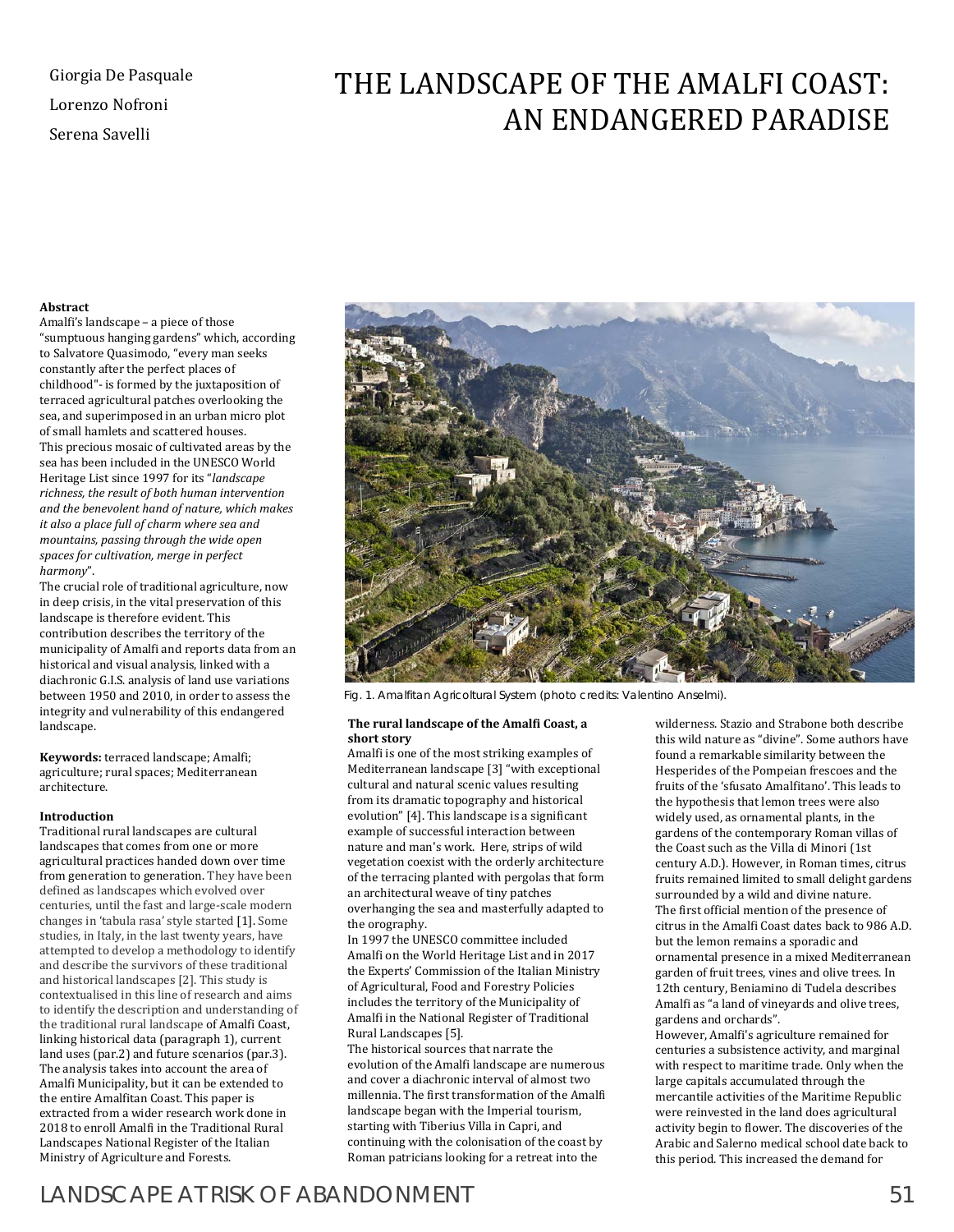citrus fruits, determining prices in a such a way to justify the investments needed to terracing dating back to 950-1025 AD. If it is true that citrus fruits were already present in situ, the agronomic science for their cultivation and the productive cultivars were imported from the Arab world, with which the Amalfi merchants had frequent contact. The first source mentioning a cetrarium dates back to 1194. It is a rental contract that sets very onerous conditions. This highlights the great profitability of the new agriculture. For three centuries Amalfi's agriculture gradually expanded. Citrus groves dominate but there are also olive groves, orchards, and rose gardens (for the production of rose essence). These features modified the structures of the landscape, society and economy of the Costiera through a virtuous co-evolutionary process. Since the twelfth century, this flourishing agriculture has been integrated with the chestnut groves silviculture with fruit purpose and wood purpose, which, as we shall see, is closely linked to citrus cultivation. With the alternation of periods of crisis and recovery, the structure of the coastal agriculture and its landscape remained substantially unchanged over the centuries until 1795. In this fateful year the British Navy makes the anti-scurvy prophylaxis with lemon juice mandatory for its fleet. This exponentially increases the demand for citrus fruits. An even wider horizon for Amalfi's agriculture began in 1832 when the U.S. market opened to Italy [6]. Throughout the nineteenth century the landscape gradually became more and more intensive. Coppice forests, vineyards, carob groves, olive groves, were destroyed to be replaced by cultivation of lemon trees. The bare rock was - with wonderful bravery- crushed using mines and pickaxes. Imposing dry stone walls were built and the terracing was filled with soil transported by hand from the valley or the overlooking hills. In a still partly wild landscape of the Amalfi coast, a scattered pattern of buildings suitable for growing lemon trees was created [7].

Matteo Camera, inspector of the province of Salerno, gives a detailed description of the Amalfi landscape in 1836. The report first of all highlights the impressive work of domestication of an adverse natural condition: "the soil appears fertile and abundant with orange trees, lemon trees, and a kind of large citron trees, called 'ponsiri' [...] orange trees, mulberry trees and many other different plants [...], it seems to recognize a small town of Persia, where each house is located in the middle of an enchanted garden". The whole scene appears between "the peaks of the woods, the crests of the mountains" and the "various jagged edges of the underlying banks, open on an immense sea that spreads out in an endless space". The view is judged as "varied, cheerful and inexpressible" and "the beauty of the landscape of the Coast is superior to any comparison and description" [7]. The same opinion is shared by the many travellers who visit the Amalfi Coast at the time of the Grandtour providing further historical bibliography on the image of the landscape.



Fig. 2. Cross tabulation transitions and permanences of LUCC 1944-2015.

Gregorovius and Wadsworth, among many others, define Amalfi, respectively, as a phantasmagoria and a paradise by electing the Amalfi Coast as the epitome of the Mediterranean garden which, in this way, "will play an important part in the birth of the romantic taste for the Italian agricultural landscape" [8].

The contemporary Amalfi citriculture landscape architecture is composed of terraces, scattered houses with vaulted roofs, lemon groves, imposing pergolas of large chestnut poles. It is crossed by a complex irrigation system made of masonry basins (peschére), masonry canals (scelloni) and a capillary network of embankments dug into the ground by hoe. It is a landscape that does not allow mechanisation, the canons governing his construction and all the operations of the agronomic calendar date back to ancient archetypes imported from the Arab world and codified in the Cordoba calendar (mid 10th century AD).

**Land Use and Cover Change (LUCC) analysis** In the present study, the Land Use and Cover Change (LUCC) analysis, was used to quantify

permanence and transformation of the agroforestry structure of the territory and identify the incidence to the integrity of the landscape. This aim refers to investigating the permanence of landscape framework resulting from slow coevolutionary transformation involving the culture and traditions of a population, the environment in which it lives, adaptive behaviours, exploitation of available resources or apply techniques and technologies to compensate the absence or scarcity of resources. The level of transformation was calculated by comparing the landscape mosaic of the territory at the date of 1954 (photo interpretation of the flight GAI 1954) and at the date of 2015 (Corine Land Cover 2012 database was updated by photo-interpretation on aerial photo 2015). The analysed area of 472 hectares is a wide area within the municipal territory of Amalfi (constituting approximately 80% of the municipal territory). The analysis on the distribution of crops within the investigated area described the dominance, in terms of agricultural land uses only, of citrus groves: 72 hectares for a 15% representativeness in 1955 and 48, about 10%, in 2015.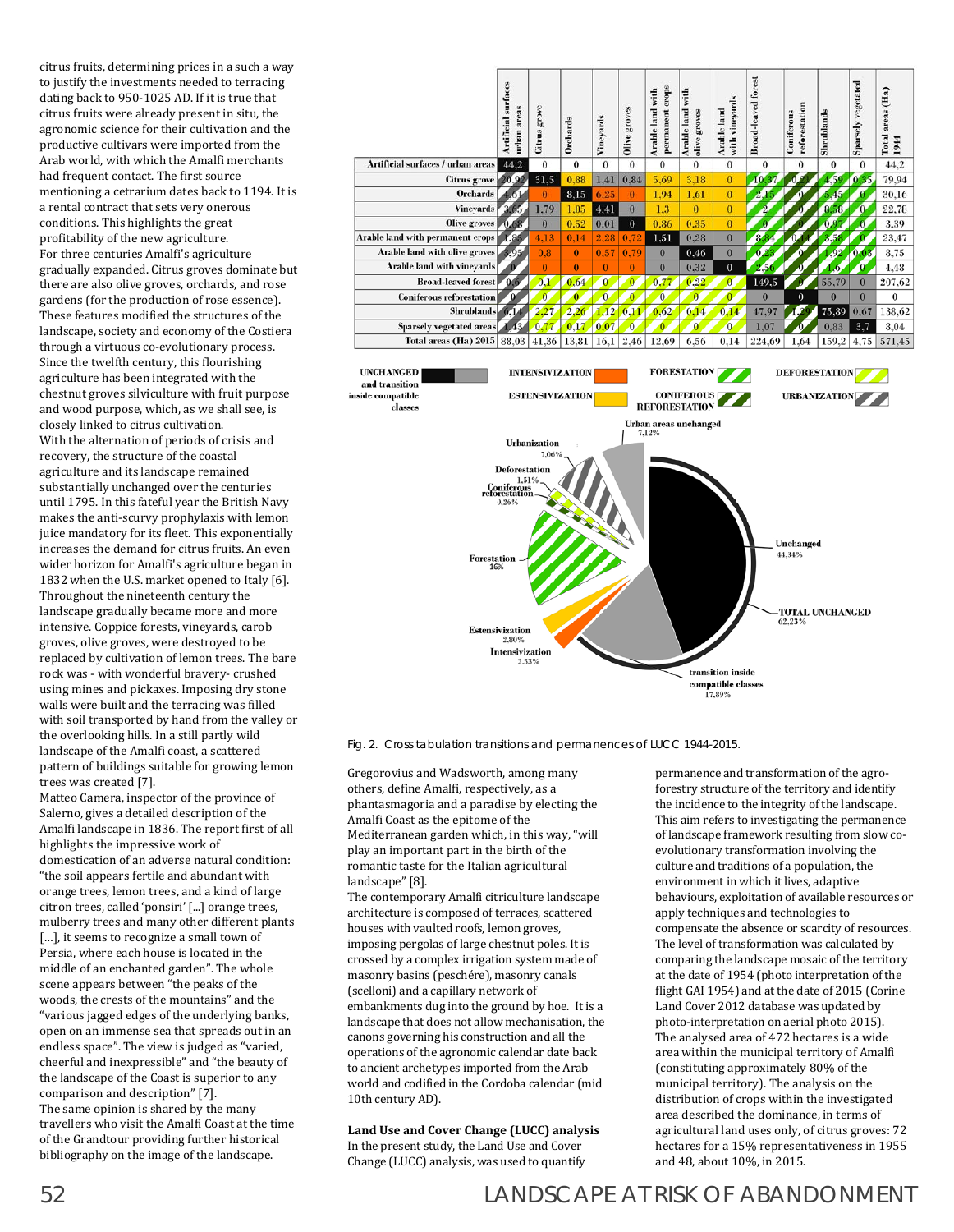

Fig. 3. Map of transitions and permanences of LUCC in the investigation area.

The vegetable gardens involved, in both periods, the second most widespread use of agricultural land, followed by vineyards. The areas in which cultivation of vineyards was practiced in association with arable land should be added, a practice with low representation (3.46 hectares, equal to 0.7%) but with a important configuration importance for coastal landscapes. It was also noted that olive cultivation in 1954 resulted from reduced extensions and yet with a fairly important representativeness if we add, to the areas where monoculture cultivation is practiced, the areas of mixed cultivation with associations of vegetable and arable crops to woody crops such as the olive tree (in 3.23 hectares of monoculture areas, 7.15 hectares of mixed cultivation are added, reaching a representativeness of 2.2%). The cultivation of the olive tree in 2015 has a residual representativeness (0.7% in mono crop and 0.5% in promiscuous) and refers to a condition differentiated by the presence of areas of permanence from the wood crop only for purposes of subsidiary domestic profitability.

Further confirmation of the importance of the practice of promiscuous cultivation for the configuration of the agricultural landscape to 1954 is due to the extended of this use for about 20 hectares, with a representativeness of 4.2%. Today the same category still has an important representativeness, considering that the areas with promiscuous cultivation represent a total of 7.76 hectares, about 1.6% of the investigated territory.

An important issue to be addressed relates to the extension of the classes of land use and cover with a prevalent forest characterization: deciduous forests, shrubs and areas with sparse vegetation. In 1954 the set of these classes constitutes 63% of the total area, in 2015 the same categories reached a representativeness of 70%. The surfaces covered with deciduous forests with an extension of about 214 hectares are the most widespread category. From the configurative point of view low Mediterranean scrub, with an extension of about 117 hectares, represents a very important class due to its role in the landscape characterisation of the Amalfi cost.

To observe the percentages of distribution of the data regarding the dynamics of LUCC, it is possible to notice that, in the face of an wide unchanged areas (55.88%, corresponding to 319 hectares) the land use classes that contribute most to the general data are the woods and the shrubs, while the unchanged agricultural areas contribute for one sixth of the overall result and concern 9% of the investigated territory. It must be specified that they belong to the unchanged class, not only the areas on which a permanence of the land use has been detected, but also the areas on which a regulation of land use has been recorded that is connected. For example, of vineyards or olive groves taken over in 1954 which were transformed into citrus groves in 2015, have coherent agro-landscape characteristics such that in general the morphological-typological characterization of these areas remains unchanged.



# Fig. 4. Legend.

The evolutionary dynamics that can be traced from the vegetation colonization of bare areas or agricultural land abandoned, to the following development of the forest, involved about 18% of the territory. If we observe the data relating to the specific transitions of uses, we note that this phenomenon, in addition to involving some areas where shrubs were already present in 1954, concerns the areas that presented citrus orchards (about 10 hectares) and arable crops (about 8 hectares).

A specific investigation of the transformations and the permanence of the citrus groves. It is possible to detect a certain amount of land units in which the land use remains unchanged, for a total of 31.5 hectares, corresponding to about 5 % of the territory investigated and representing about 40% of the citrus grove areas present in 1954. Compared to 1954 the quantity of citrus grove territory contracted, from 79 to 41 hectares. If we look at the specific data on transitions we can conclude that the main processes that have affected the transformation of citrus orchards into other land uses are urbanization and forestry. The share of citrus groves that transited from the use of 1954 to an urbanized area in 2015 is equal to 21 hectares and represents approximately 43% of the total transformations, while the share reached by the forestation process is around 31% [9].

# **Conclusions**

The historical - bibliographic and iconographic – sources on traditional lemon groves and analysis of the current land use in Amalfi show that the landscape has preserved strong connotations of historicity and traditionality. In this kind of landscape the fate of the cultural heritage is strongly intertwined with the sustainability of the traditional agriculture. Therefore is essential to understand how agriculture can survive in the coming years in terms of social and economic changes. Landscape protection measures must necessarily be 'active protection measures', i.e. measures aimed at increasing the profitability of farming practice.

#### *Proposed Actions*

The first goal is to increase income from farming. We must start from an analysis of who